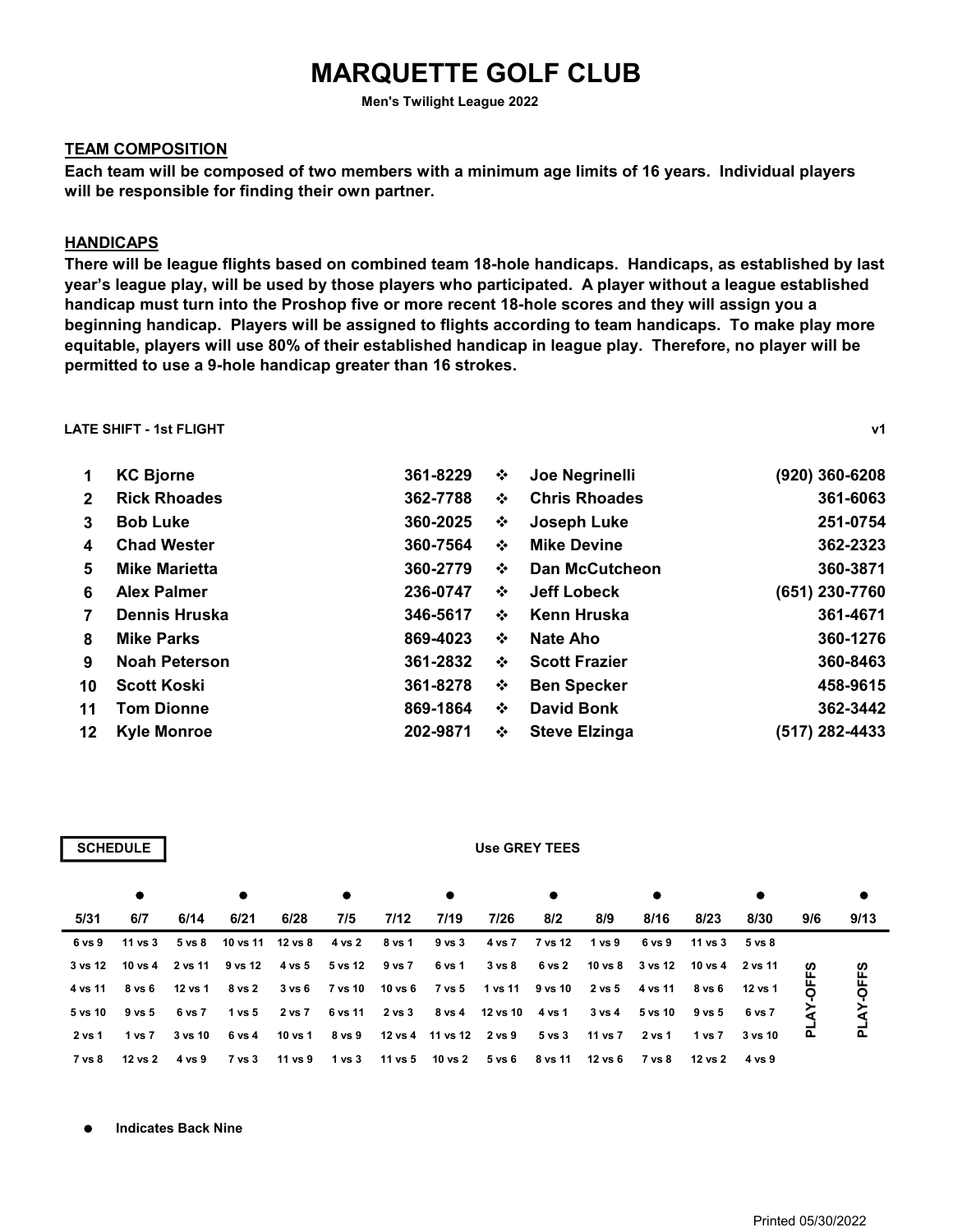# MARQUETTE GOLF CLUB

Men's Twilight League 2022

# TEAM COMPOSITION

Each team will be composed of two members with a minimum age limits of 16 years. Individual players will be responsible for finding their own partner.

### HANDICAPS

There will be league flights based on combined team 18-hole handicaps. Handicaps, as established by last year's league play, will be used by those players who participated. A player without a league established handicap must turn into the Proshop five or more recent 18-hole scores and they will assign you a beginning handicap. Players will be assigned to flights according to team handicaps.

#### LATE SHIFT - 2nd FLIGHT v1

| 13 | <b>Karsten Kamps</b>     | 250-4687       | ❖ | <b>Jon Kamps</b>      | 226-4653 |
|----|--------------------------|----------------|---|-----------------------|----------|
| 14 | <b>Jim Higgins</b>       | 362-2906       | ❖ | <b>Rob Carlson</b>    | 236-4406 |
| 15 | <b>Vic Harrington</b>    | 370-3016       | ❖ | <b>Ben Sager</b>      | 458-9268 |
| 16 | <b>Jeff Blewett</b>      | 361-8990       | ❖ | <b>Rich Ledy</b>      | 250-2917 |
| 17 | <b>Andrew Kreis</b>      | 250-3175       | ❖ | <b>Mark McGovern</b>  | 362-2824 |
| 18 | Jason Ghiardi            | 235-1115       | ❖ | Jeremy Hanson         | 869-1628 |
| 19 | <b>Dustin Hongisto</b>   | 250-6811       | ❖ | <b>Ben Smith</b>      | 869-9400 |
| 20 | <b>Rick Hartzell</b>     | 869-3217       | ❖ | Lee Francisco         | 235-8324 |
| 21 | <b>Steve Swentik</b>     | 360-4520       | ❖ | <b>Andrew Swentik</b> | 362-9167 |
| 22 | <b>Chris Messano</b>     | 361-1480       | ❖ | <b>Bill Saunders</b>  | 235-8916 |
| 23 | Luke Fena                | 204-5193       | ❖ | <b>Ethan Poglese</b>  | 250-3935 |
| 24 | <b>Jamie Chipelewski</b> | (317) 432-2488 | ❖ | <b>Zach Leonard</b>   | 235-9674 |
| 25 | <b>Craig Moore</b>       | (517) 331-3787 | ❖ | <b>Jace Moore</b>     |          |

| CHEDUL |  |
|--------|--|
|        |  |

#### Use GREY TEES

|      |                                                                                                                               |           |      |      | ٠   |      |      |           |     |     |      |      |      |     |         |
|------|-------------------------------------------------------------------------------------------------------------------------------|-----------|------|------|-----|------|------|-----------|-----|-----|------|------|------|-----|---------|
| 5/31 | 6/7                                                                                                                           | 6/14      | 6/21 | 6/28 | 7/5 | 7/12 | 7/19 | 7/26      | 8/2 | 8/9 | 8/16 | 8/23 | 8/30 | 9/6 | 9/13    |
|      | 13 vs 24 13 vs 22 13 vs 20 13 vs 18 25 vs 17 14 vs 25 24 vs 16 23 vs 15 21 vs 15 19 vs 15 17 vs 15 16 vs 14 15 vs 13 13 vs 24 |           |      |      |     |      |      |           |     |     |      |      |      |     |         |
|      | 14 vs 23 14 vs 21 14 vs 19 14 vs 17 13 vs 16 15 vs 24 25 vs 15 24 vs 14 22 vs 14 20 vs 14 18 vs 14 17 vs 13 16 vs 25 14 vs 23 |           |      |      |     |      |      |           |     |     |      |      |      |     |         |
|      | 15 vs 22 15 vs 20 15 vs 18 15 vs 16 14 vs 15 16 vs 23 13 vs 14 25 vs 13 23 vs 13 21 vs 13 19 vs 13 18 vs 25 17 vs 24 15 vs 22 |           |      |      |     |      |      |           |     |     |      |      |      |     | ທ<br>Ű, |
|      |                                                                                                                               | $\bullet$ |      | ٠    |     |      |      | $\bullet$ |     | ٠   |      |      |      |     | Ο       |
| 5/31 | 6/7                                                                                                                           | 6/14      | 6/21 | 6/28 | 7/5 | 7/12 | 7/19 | 7/26      | 8/2 | 8/9 | 8/16 | 8/23 | 8/30 |     | ک<br>ا  |
|      |                                                                                                                               |           |      |      |     |      |      |           |     |     |      |      |      |     |         |
|      | 16 ys 21 25 ys 23 24 ys 22 23 ys 21 22 ys 20 17 ys 22 21 ys 19 20 ys 18 19 ys 17 18 ys 16 20 ys 25 19 ys 24 18 ys 23 16 ys 21 |           |      |      |     |      |      |           |     |     |      |      |      |     |         |
|      | 17 vs 20 16 vs 19 25 vs 21 24 vs 20 23 vs 19 18 vs 21 22 vs 18 21 vs 17 20 vs 16 22 vs 25 21 vs 24 20 vs 23 19 vs 22 17 vs 20 |           |      |      |     |      |      |           |     |     |      |      |      |     |         |
|      | 18 vs 19 17 vs 18 16 vs 17 25 vs 19 24 vs 18 19 vs 20 23 vs 17 22 vs 16 24 vs 25 23 vs 24 22 vs 23 21 vs 22 20 vs 21 18 vs 19 |           |      |      |     |      |      |           |     |     |      |      |      |     |         |